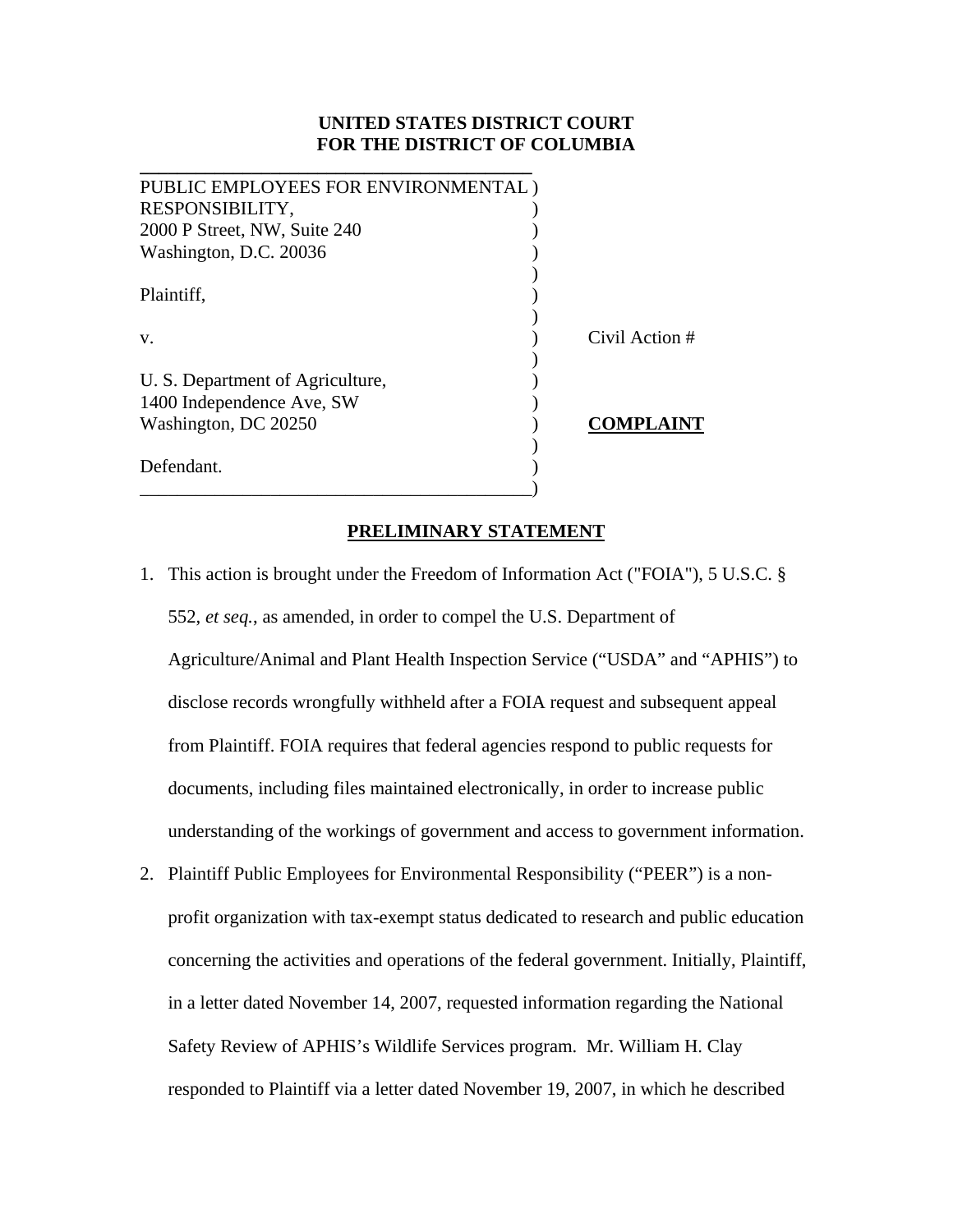pending and prior safety reviews of the WS program, including a National Safety Review.

- 3. Plaintiff submitted the subject FOIA request (including a fee waiver request), attached hereto, to USDA dated January 28, 2008, which the USDA received on January 29, 2008. Plaintiff requested the subject records in order to clarify and detail the pending and prior safety reviews mentioned in Mr. Clay's letter.
- 4. The requested information will help the public understand the extent and manner in which WS integrates human casualty information into its preventative procedures as well as any inadequate planning by agency official that may be needlessly endangering, or may have endangered, both federal employees and members of the public.
- 5. On April 15, 2008, the USDA sent Plaintiff a "partial response" to the FOIA request that included thirty-five (35) pages of records involving a tragic boating incident in a file enclosed on a CD-ROM, as well as a notice that the USDA forwarded the FOIA request to the United States Department of Labor's Occupational Safety & Health Administration ("OSHA") and the United States Department of the Interior's Division of Information Resources & Technology Management ("IRTM"). Unfortunately, the 35 pages of records only vaguely related to Plaintiff's FOIA request, they did not in any fashion clarify or discuss the WS safety reviews referred to in Mr. Clay's letter dated November 19, 2007 and requested in Plaintiff's FOIA request of January 28, 2008.
- 6. Plaintiff appealed this constructive denial in a letter dated April 18, 2008 addressed to the APHIS FOIA Appeals Officer.

2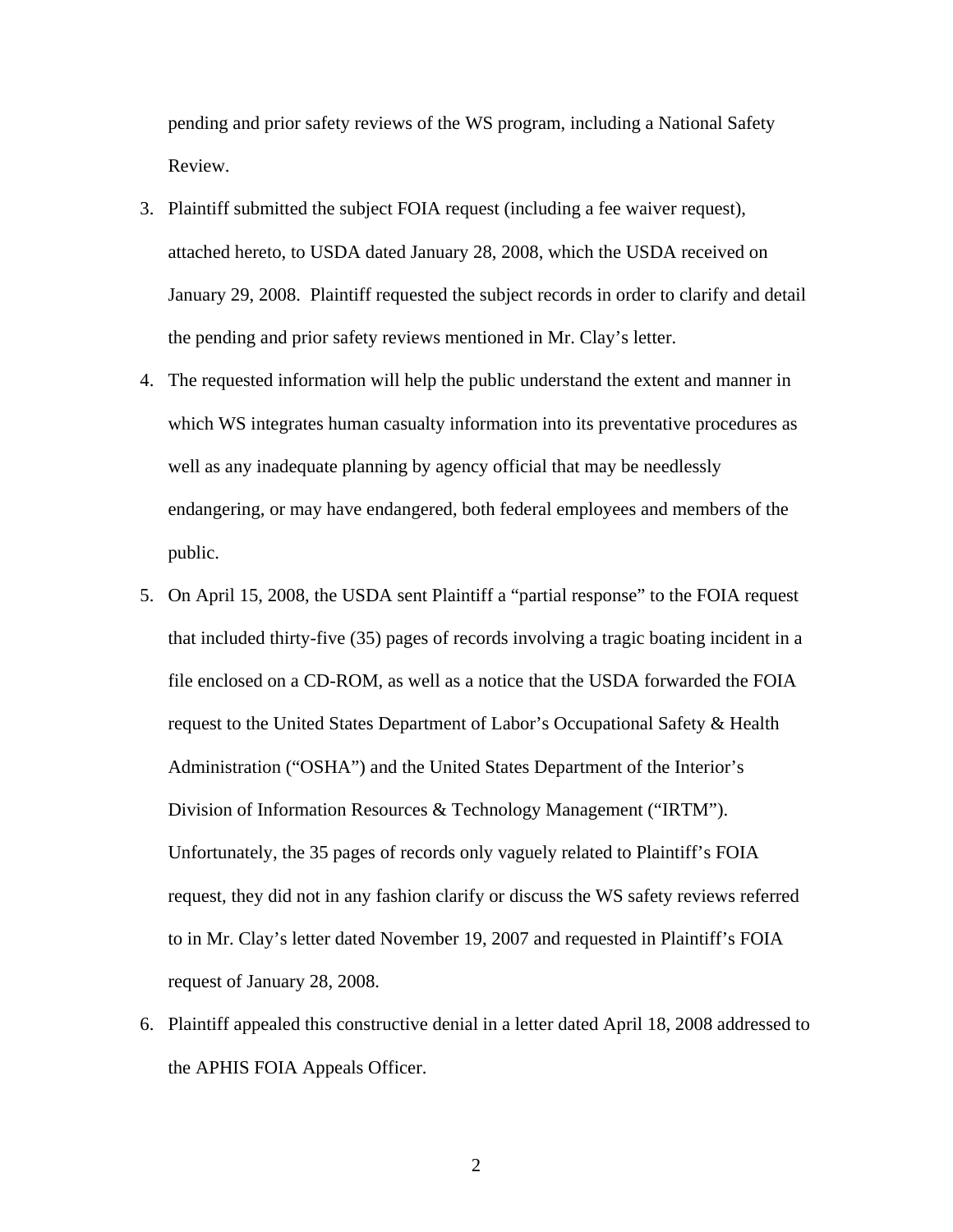- 7. On May 27, 2008, Plaintiff received a letter from OSHA, dated May 21, 2008, along with a large packet of records that covered two OSHA inspections, 309090314 and 309089597, both of which dealt with the same boating incident included in the records received by Plaintiff on April 15, 2008. The records, approximately two hundred (200) pages in length, included department reports and news articles on the boating incident, as well as boat training materials, boat training logs, radio equipment descriptions, radio frequencies used by WS, several radio training manuals, and a duplicate set of the thirty-five pages received by Plaintiff on April 15, 2008. Again, despite Plaintiff explicitly detailing in its January 28, 2008 FOIA request the specific records it sought, the material produced was only vaguely related to Plaintiff's FOIA request.
- 8. APHIS never provided Plaintiff with written confirmation that it had received Plaintiff's April 18, 2008 FOIA appeal. Given the lack of response, on June 13, 2008, Plaintiff called the APHIS FOIA Appeals office and received verbal confirmation of receipt of the appeal (affidavit attached hereto). Thus, USDA/APHIS received Plaintiff's FOIA appeal *no later than* June 13, 2008.
- 9. To date Plaintiff has still not received any response to its FOIA appeal. USDA's conduct is arbitrary and capricious and amounts to a denial of Plaintiff's FOIA request. USDA's conduct frustrates Plaintiff's efforts to educate the public regarding the safety of Wildlife Services' operations and the possible need for further safety reviews. PEER requests that all fees be waived because "disclosure of the information is in the public interest . . . and is not primarily in the commercial interest of the requestor" (5 U.S.C. 552 (a) (4)(A))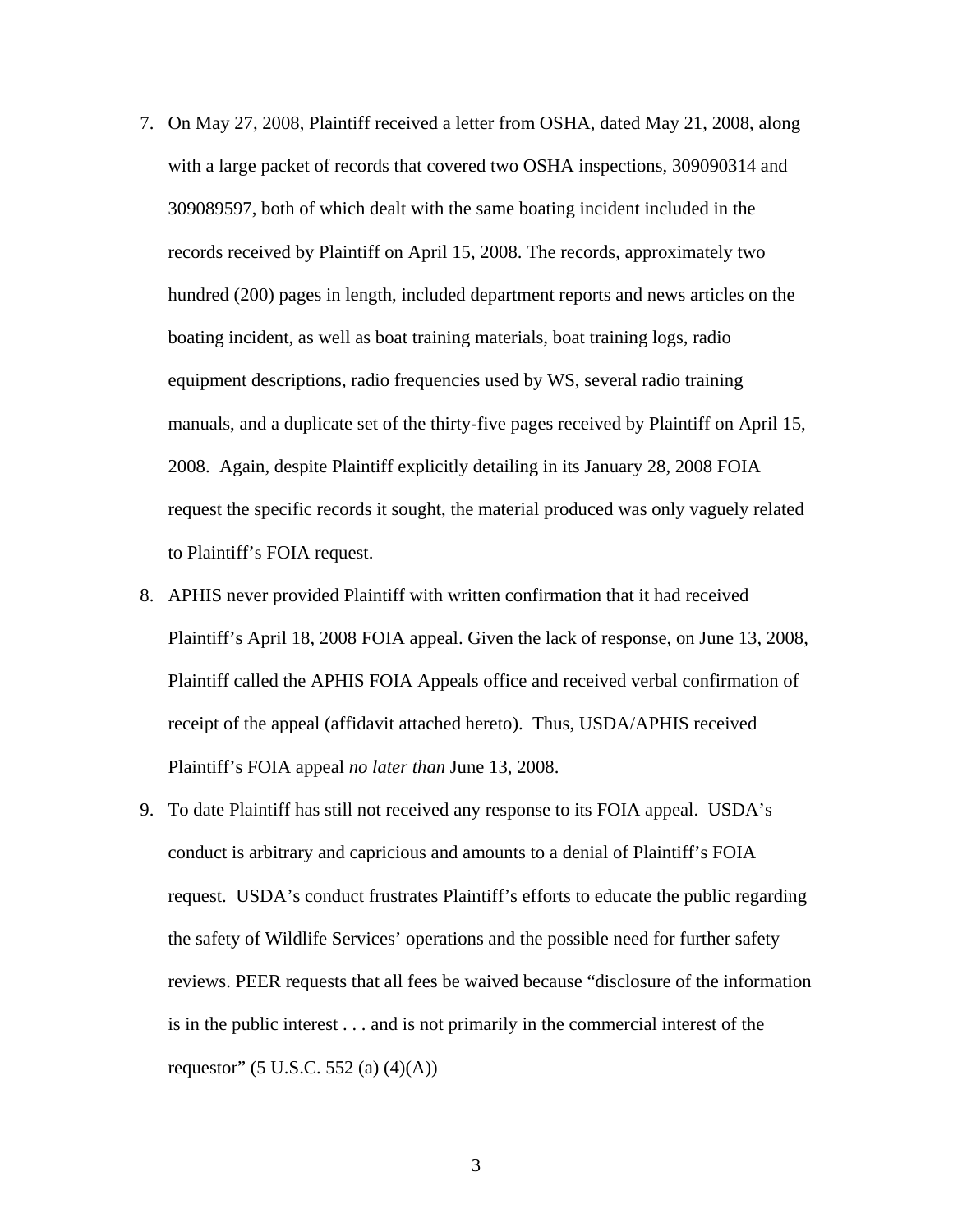10. Plaintiff seeks a court order requiring USDA to immediately produce the documents sought in the FOIA request, as well as other appropriate relief.

# **JURISDICTION AND VENUE**

- 11. This Court has jurisdiction over this action under the Freedom of Information Act, 5 U.S.C. § 552(a)(4)(B). This Court also has jurisdiction over this action under 28 U.S.C. § 1331 (federal question jurisdiction).
- 12. This Court has the authority to grant declaratory relief under the Declaratory Judgment Act, 28 U.S.C. § 2201, *et seq*.
- 13. This Court has the authority to award costs and attorneys' fees under 28 U.S.C. § 2414 and 5 U.S.C. § 552(a)(4)(E).
- 14. Venue is properly vested in this Court under 28 U.S.C. § 1391(e), because the Defendant resides in this district and a substantial part of the events and omissions which gave rise to this action occurred in this district. Venue is also proper under 5 U.S.C. § 552(a)(4)(B).

#### **PARTIES**

- 15. Plaintiff PEER is a non-profit public interest organization, with its main office located Washington, D.C., and field offices located in California, Colorado, Florida, Massachusetts, New Mexico, New Jersey, and Tennessee.
- 16. PEER is not a commercial enterprise for purposes of the fee waiver provisions of FOIA. *See* 5 U.S.C. § 552(a)(4)(A)(iii). Among other public interest projects, PEER engages in advocacy, research, education, and litigation relating to the promotion of public understanding and debate concerning key current public policy issues,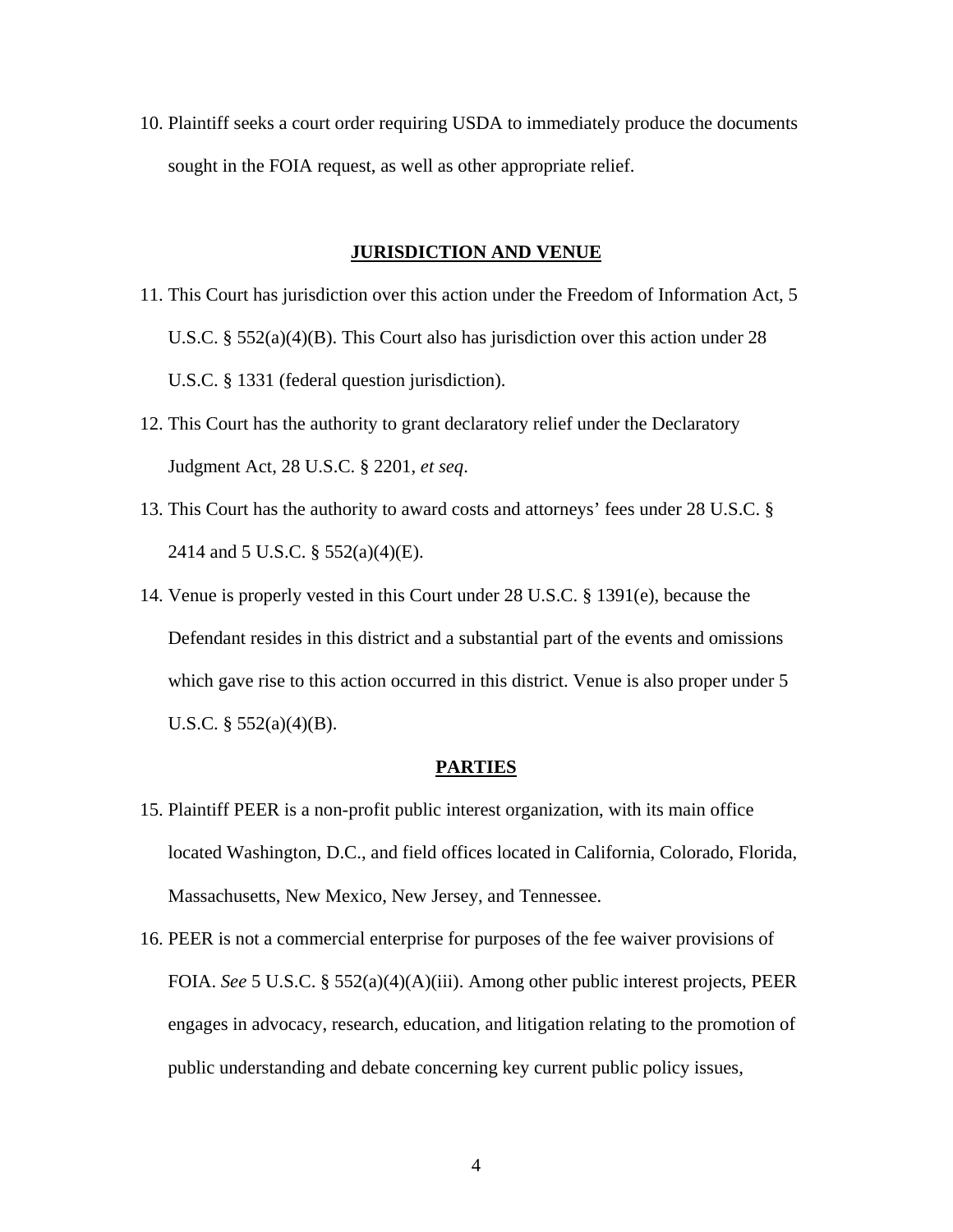focusing on the environment, public lands and natural resource management, public funding of environmental and natural resource agencies, and ethics in government.

- 17. Informing the public about these important public policy issues is central to PEER's mission. PEER educates and informs the public through news releases to the media, PEER's web site www.peer.org, which draws between 1,000 and 10,000 viewers per day, and PEER's newsletter which has a circulation of approximately 20,000, including 1,500 environmental journalists.
- 18. Defendant USDA is an agency of the United States as defined by 5 U.S.C. § 551(1) and 5 U.S.C. §  $552(f)(1)$ , and is charged with the duty to provide public access to documents in its possession consistent with the requirements of the FOIA and is denying Plaintiff access to its records in contravention of federal law.

# **FACTS**

- 19. Plaintiff submitted a FOIA request, including a fee waiver request, to USDA dated January 28, 2008.
- 20. Plaintiff's request sought the following records related to pending and prior safety reviews of Wildlife Services: records relating to the scope of the safety reviews, all communications with prospective or selected safety reviewers; documents and communications indicating how and why particular individuals, firms or other entities were selected to conduct these reviews, including any justifications cited for not conducting competitive bidding; a catalogue of the previous "safety improvements" referred to by Mr. William Clay, Deputy Administrator Wildlife Services, together with the internal or external records or communications which led to those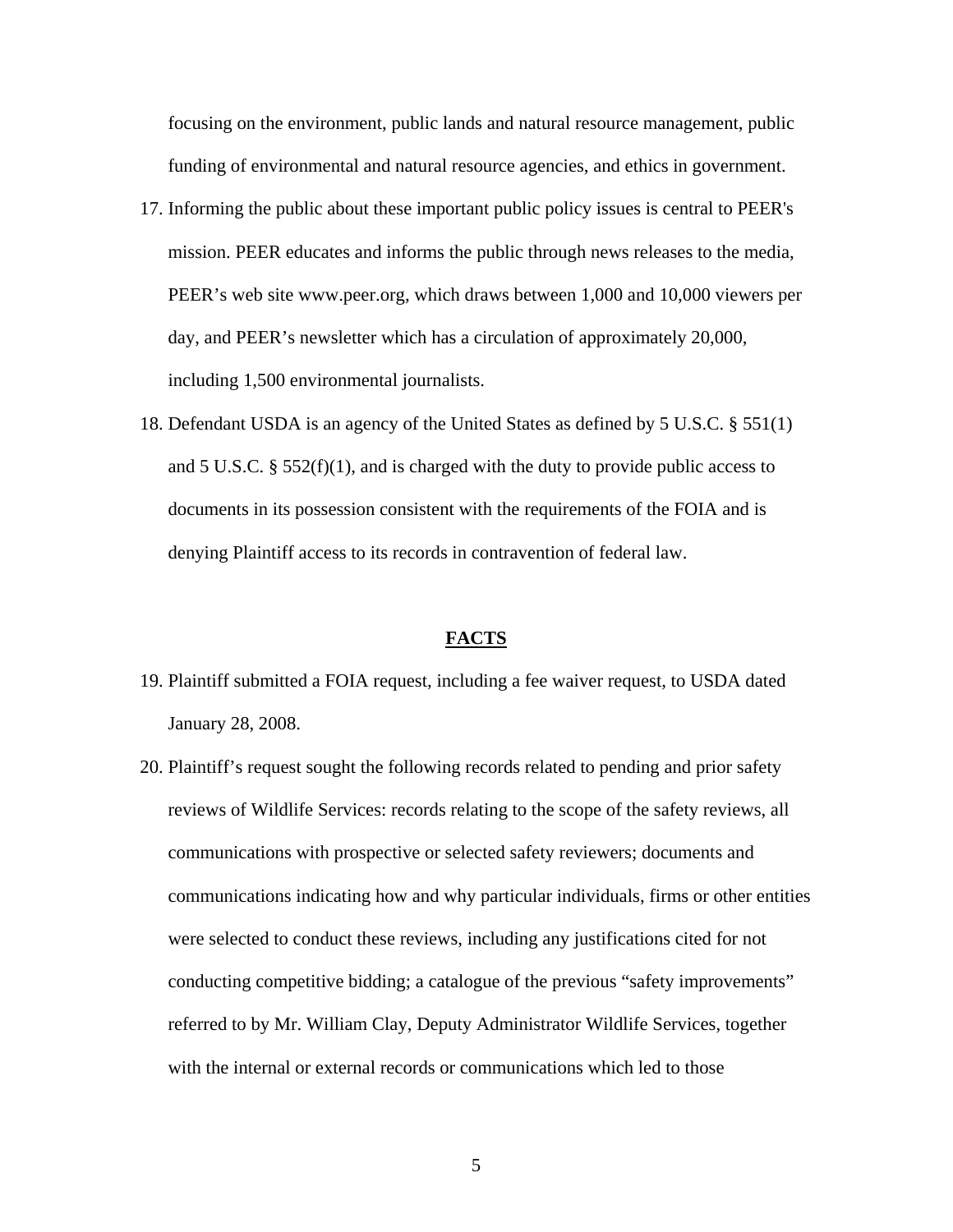improvements; and, finally, an index itemizing and describing the documents or portions of documents withheld pursuant to the holding of Vaughn v. Rosen (484 F.2d 820 [D.C. Cir. 1973] cert. denied, 415 U.S. 977 [1974]).

- 21. USDA responded to request 08-350 in a letter dated January 31, 2008 and assigned Plaintiff's request FOIA #08-350. The USDA informed Plaintiff that it would not meet statutory time limits for responding to the FOIA request, but assured Plaintiff that responding to all FOIA requests as promptly as possible was a "high priority" for the agency.
- 22. In a show of good faith, Plaintiff afforded USDA ample time beyond that legally required for it to respond to Plaintiff's FOIA request before appealing this constructive denial in a letter to the USDA National Appeals Division ("NAD") dated March 31, 2008. In a letter dated April 10, 2008, the NAD informed Plaintiff that it did not have jurisdiction on this issue.
- 23. Five days later, on April 15, 2008, Plaintiff received a CD-ROM with 35 pages of documents on it from USDA/APHIS. These 35 pages, which dealt with boating safety training as well as a radio communications manual, were at best only vaguely related to Plaintiff's FOIA request which sought specific information about safety reviews for Wildlife Services.
- 24. By letter dated April 18, 2008, Plaintiff appealed the constructive denial of its FOIA request to the APHIS FOIA Appeals Officer at USDA and explained why the USDA's response was wholly inadequate.
- 25. On May 7, 2008, Plaintiff received a letter from Ms. Jennifer A. Ashley, the Director of the OSHA Office of Communications, stating that the FOIA request had been

6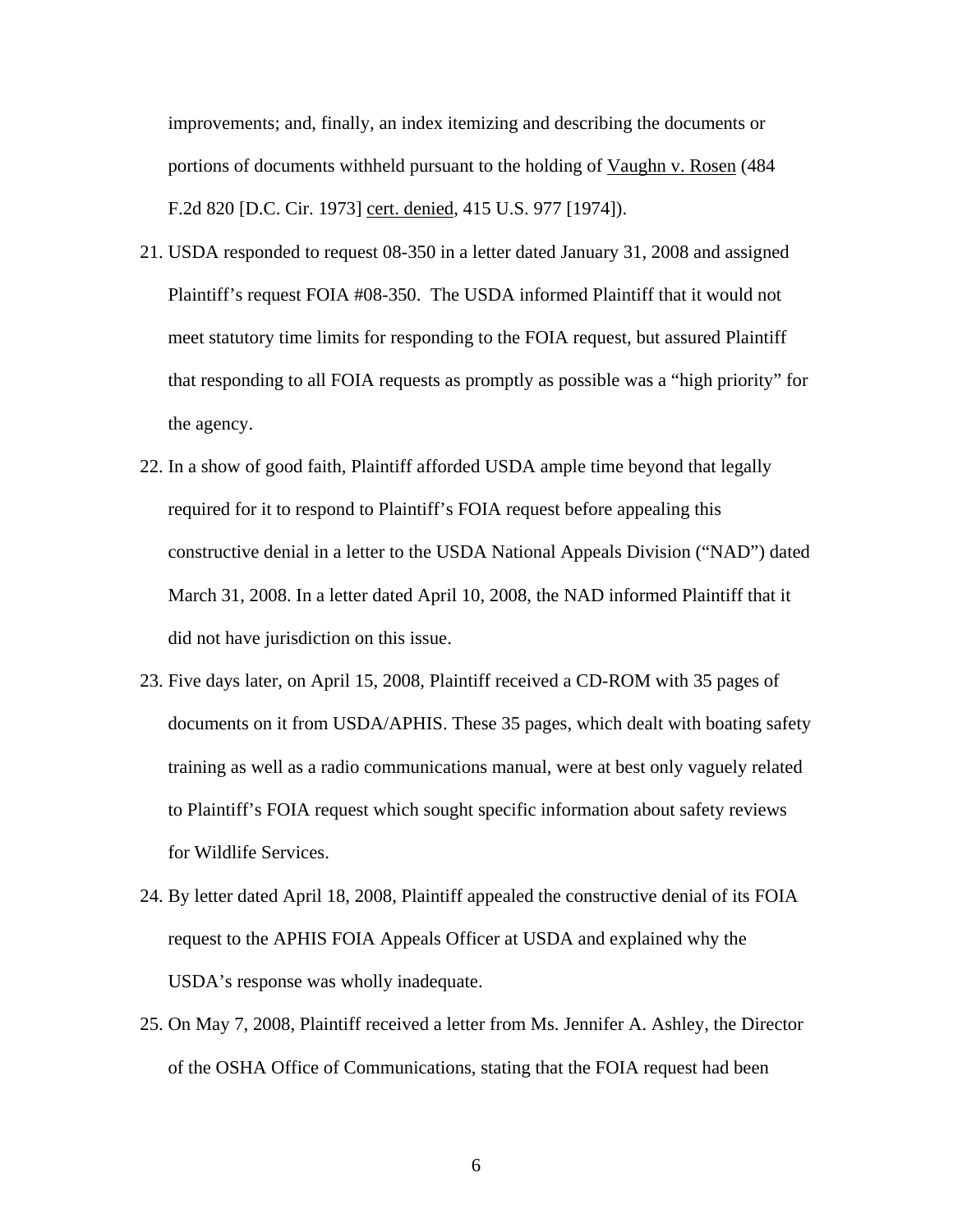referred to OSHA and, in turn, that she had forwarded the inquiry to OSHA's Seattle location.

- 26. On May 12, 2008, Plaintiff received a letter from Mr. David L. Mahlum, the Assistant Regional Administrator in the Office of Federal and State Operations for OSHA's Seattle office stating that the FOIA request had been referred to the OSHA Bellevue Area Office for review and release.
- 27. On May 21, 2008, Plaintiff received from OSHA the previously described large packet of approximately 200 pages of material that included: an OSHA Notice of Unsafe or Unhealthful Working Conditions and attached documents; detailed reports involving the tragic boating accident of March 2, 2006 in Sedro-Woolley, Washington; news reports and photographs of the same accident and recovery operations; retail advertisements describing the type of boat that was involved in the accident; emails; a final report on the topic; a Wildlife Services policy manual table of contents; a boat training "PowerPoint" presentation; the same Motorboat Operator Certification Course manual that was included on the CD-ROM sent on April 15, 2008; a memorandum on WS Standard Operating Procedures for Boat Operations in Washington and Alaska; documents on a Marine Experience LLC Deck Hand Course given at different times throughout 2006; training rosters of these courses; a Washington state WS Radio/Communications Manual; a USDA/APHIS/WS Radio Training Manual with a Users Guide; and different explanations of different types of radios and their uses. Like the initial materials USDA/APHIS had sent Plaintiff on April 15, 2008, these released documents were at best only vaguely related to Plaintiff's FOIA request #08-350 that specifically asked for details of the WS safety
	- 7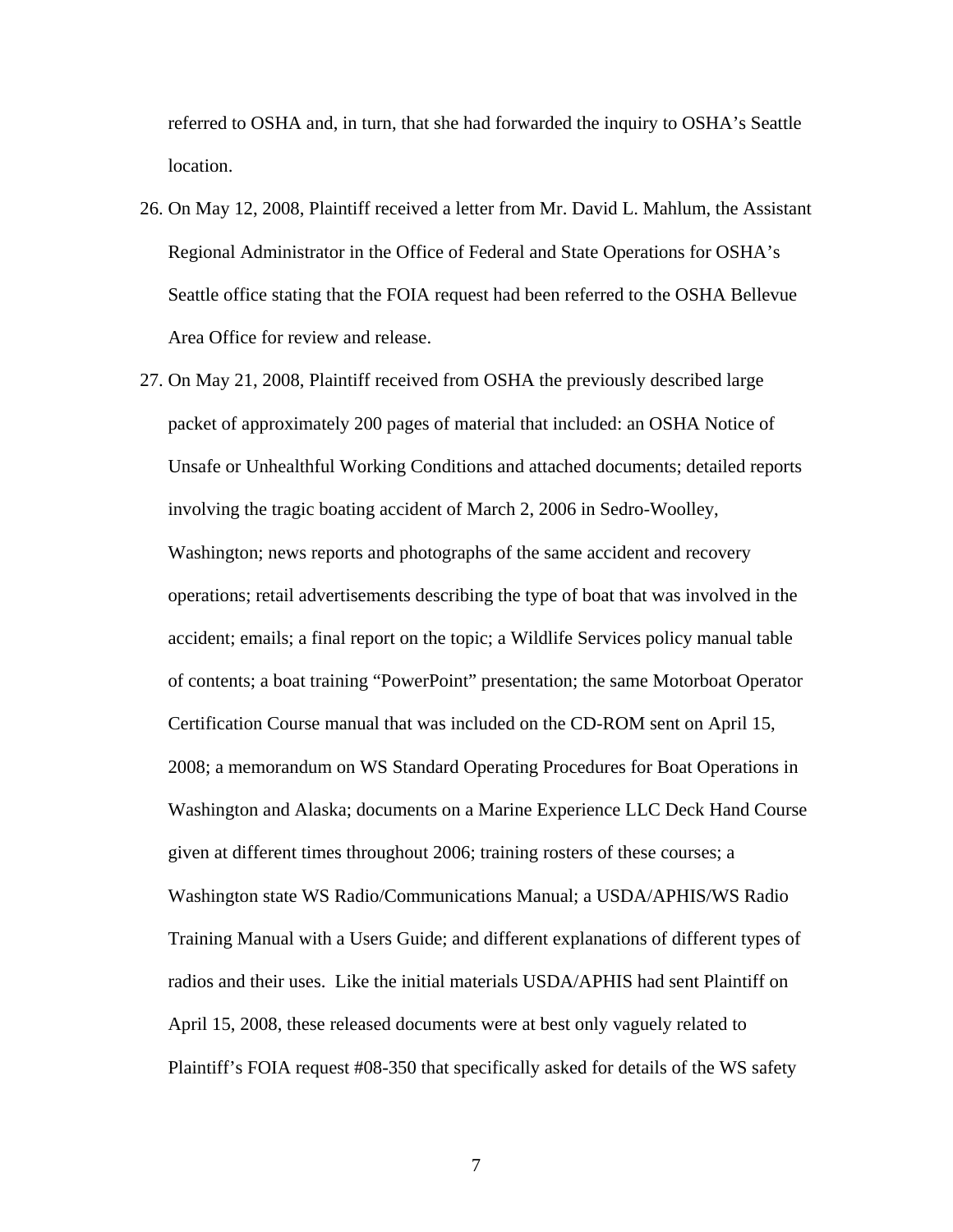reviews that were mentioned in Mr. William Clay's letter to Plaintiff dated November 19, 2007, and they certainly do not remedy Defendant's failure to provide an adequate response to Plaintiff's FOIA request.

- 28. On June 3, 2008, Plaintiff received a packet of ten pages of documents from the United States Department of the Interior Fish and Wildlife Service's FOIA Officer Mr. Johnny R. Hunt that contained a student reference manual from a Motorboat Operator Certification Course and a note regarding boat training for an employee. These documents also were only vaguely related to FOIA request #08-350, and they certainly do not remedy Defendant's failure to provide an adequate response to Plaintiff's FOIA request.
- 29. Finally, on June 13, 2008, having received no response whatsoever to the FOIA appeal it sent to APHIS on April 18, 2008, Plaintiff contacted Mr. Reet Kaseoru, Program Specialist at the APHIS Legislative and Public Affairs office, who informed Plaintiff that his office had received and is in possession of Plaintiff's FOIA Appeal Letter regarding FOIA request #08-350. Thus, USDA/APHIS received Plaintiff's FOIA appeal *no later than* June 13, 2008, and likely received it much earlier.
- 30. The documents USDA/APHIS provided do not in any sense adequately respond to Plaintiff's FOIA request, and APHIS has not responded to Plaintiff's appeal of that inadequate response. The USDA forwarded FOIA request #08-350 to an OSHA office in Washington State that had an investigation dealing with a tragic boating accident unrelated to the National Safety Review discussed in Mr. Clay's letter dated November 19, 2007. This National Safety Review pertained to issues of improving Wildlife Services' safety standards because there have been 51 accidents and 106

8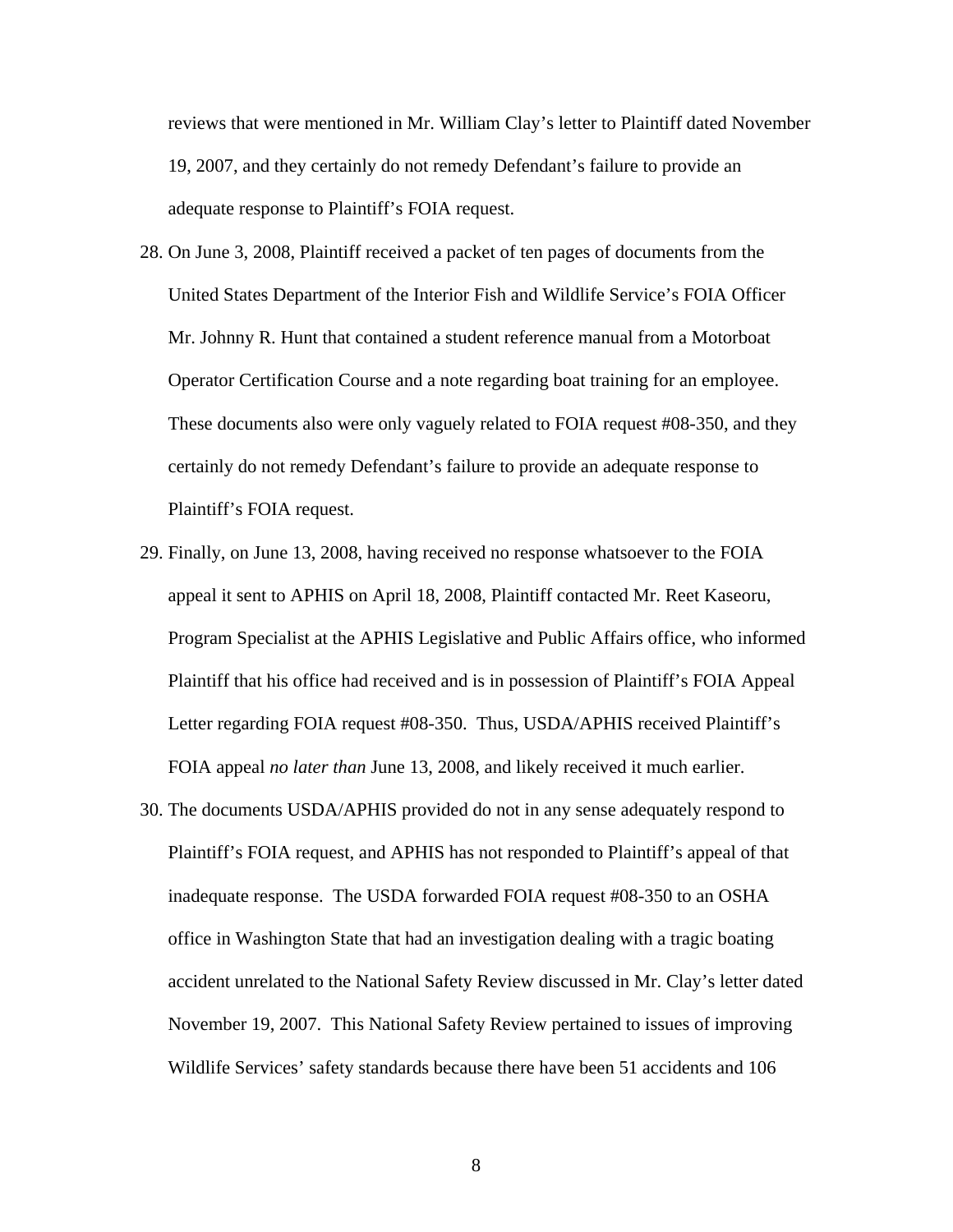crashes since 1979 resulting in 10 deaths and 28 injuries involving the Wildlife Services aerial gunning program, as well as inaccurate inventories of dangerous biological agents and toxins. Wildlife Services' safety record is abysmal and it is clear that the agency has not responded properly to Plaintiff's FOIA request considering its actions to date.

- 31. Defendant USDA did not respond to Plaintiff's April 18, 2008 appeal, nor did it provide the requested documents in response to Plaintiff's FOIA request dated January 28, 2008 – over five (5) months ago. In so doing, USDA failed to meet the twenty (20) day limit FOIA imposes for responding to an appeal. See 5 U.S.C. §  $552(a)(6)(A)(ii)$ .
- 32. Plaintiff has fully exhausted its administrative remedies under 5 U.S.C. § 552(a)(6)(6) for its FOIA request, and now turns to this Court to enforce the remedies and public access to agency records guaranteed by FOIA.

## **CAUSES OF ACTION**

## **Count I: Violation of the Freedom of Information Act: FOIA Request #2008-00350**

- 33. Plaintiff repeats the allegations in paragraphs 1 through 10 and 19 through 32.
- 34. USDA's failure to disclose the requested documents is a violation of FOIA, 5 U.S.C. § 552, and the agency's own regulations promulgated there under.

# **Count II: Violation of the Administrative Procedure Act: FOIA Request #2008- 00350**

35. Plaintiff repeats the allegations in paragraphs 1 through 10 and 19 through 32.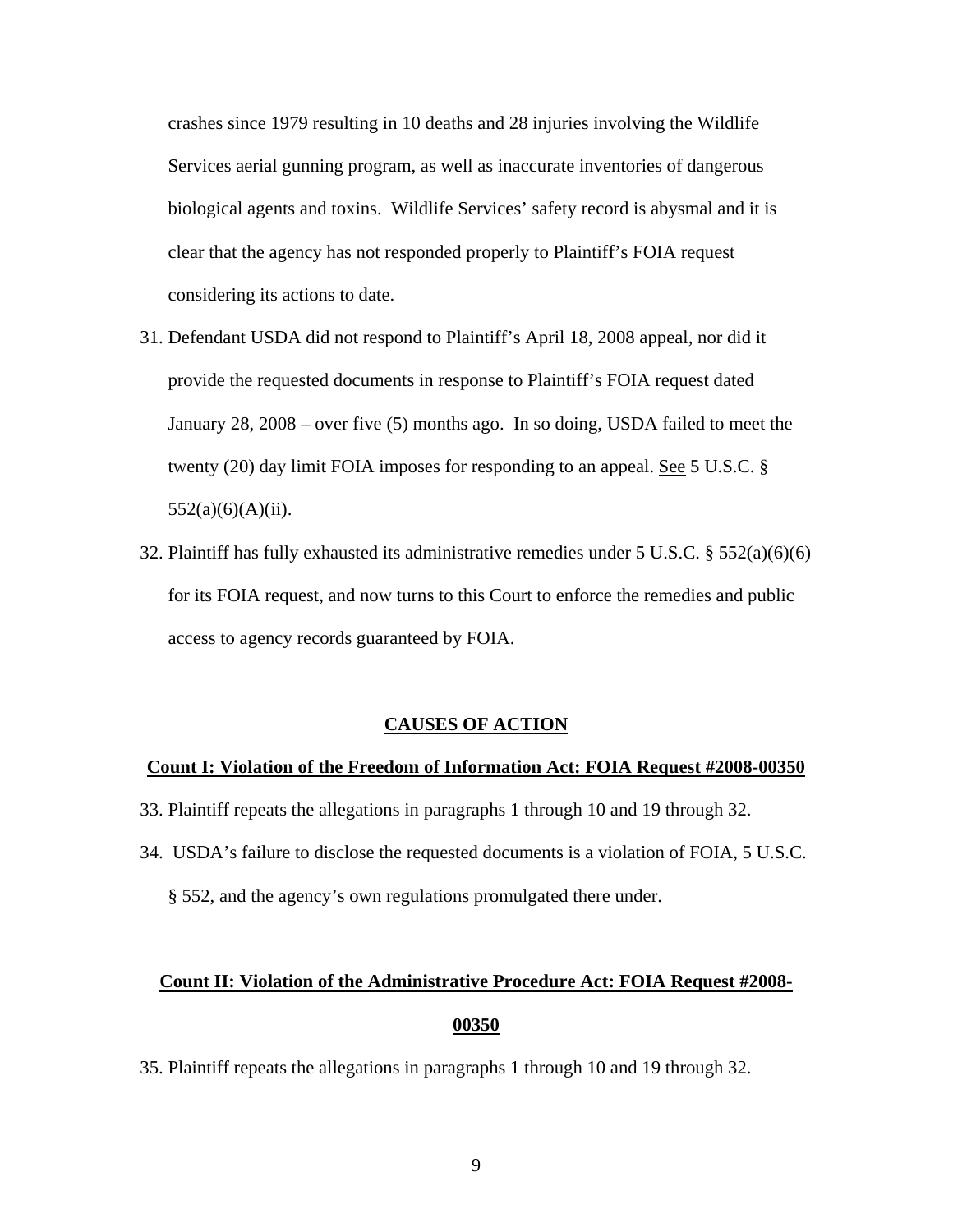36. USDA's failure to disclose documents responsive to Plaintiff's request constitutes agency action unlawfully withheld and unreasonably delayed, in violation of the Administrative Procedure Act (APA), 5 U.S.C. §§ 701-706. USDA's failure in this matter is arbitrary, capricious, an abuse of discretion, not in accordance with the law and without observance of procedure required by law, all in violation of the APA.

# **RELIEF REQUESTED**

WHEREFORE, Plaintiff respectfully requests and prays that this Court:

- 37. Enter an Order declaring that USDA has wrongfully withheld the requested agency records;
- 38. Issue a permanent injunction directing USDA to disclose to Plaintiff all wrongfully withheld documents;
- 39. Maintain jurisdiction over this action until USDA is in compliance with FOIA, APA and every order of this Court;
- 40. Enter an Order declaring that Plaintiff is entitled to a full fee waiver under 5 U.S.C. § 552 (a)(4)(A)(iii) for Plaintiff's FOIA request to the extent that USDA does not provide a full fee waiver for Plaintiff's request;
- 41. Award Plaintiff its attorney fees and costs pursuant to 5 U.S.C. § 552(a)(4)(E); and
- 42. Grant such additional and further relief to which Plaintiff may be entitled.